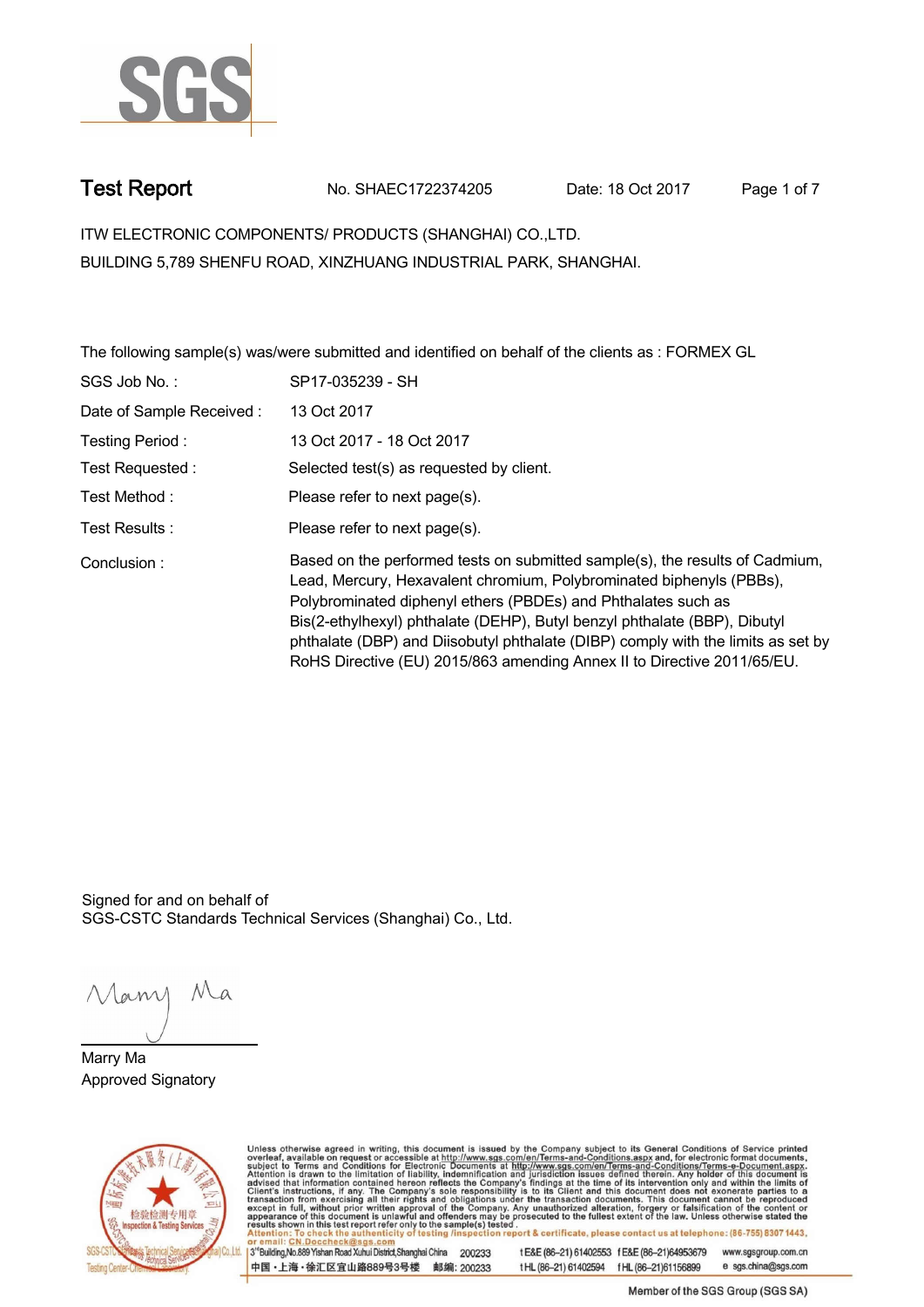

**Test Report. No. SHAEC1722374205 Date: 18 Oct 2017. Page 2 of 7.**

**Test Results :.**

**Test Part Description : .**

| Specimen No.    | SGS Sample ID    | <b>Description</b> |  |
|-----------------|------------------|--------------------|--|
| SN <sub>1</sub> | SHA17-223742.003 | Black solid sheet  |  |

- **Remarks :.(1) 1 mg/kg = 1 ppm = 0.0001% .**
	- **(2) MDL = Method Detection Limit .**
	- **(3) ND = Not Detected ( < MDL ) .**
	- **(4) "-" = Not Regulated .**

### **RoHS Directive (EU) 2015/863 amending Annex II to Directive 2011/65/EU.**

**Test Method :. With reference to IEC 62321-4:2013, IEC62321-5:2013, IEC62321-7-2:2017 , IEC 62321-6:2015 and IEC62321-8:2017, analyzed by ICP-OES , UV-Vis and GC-MS . .**

| <u>Test Item(s)</u>          | <u>Limit</u>             | <u>Unit</u> | <b>MDL</b>               | 003       |
|------------------------------|--------------------------|-------------|--------------------------|-----------|
| Cadmium (Cd)                 | 100                      | mg/kg       | $\overline{c}$           | <b>ND</b> |
| Lead (Pb)                    | 1000                     | mg/kg       | 2                        | 8         |
| Mercury (Hg)                 | 1000                     | mg/kg       | 2                        | <b>ND</b> |
| Hexavalent Chromium (Cr(VI)) | 1000                     | mg/kg       | 8                        | ND        |
| Sum of PBBs                  | 1000                     | mg/kg       | $\overline{\phantom{a}}$ | <b>ND</b> |
| Monobromobiphenyl            | -                        | mg/kg       | 5                        | <b>ND</b> |
| Dibromobiphenyl              | $\overline{\phantom{0}}$ | mg/kg       | 5                        | <b>ND</b> |
| Tribromobiphenyl             | $\overline{\phantom{0}}$ | mg/kg       | 5                        | <b>ND</b> |
| Tetrabromobiphenyl           | -                        | mg/kg       | 5                        | ND        |
| Pentabromobiphenyl           | $\overline{\phantom{0}}$ | mg/kg       | 5                        | ND        |
| Hexabromobiphenyl            | -                        | mg/kg       | 5                        | ND        |
| Heptabromobiphenyl           | $\overline{\phantom{a}}$ | mg/kg       | 5                        | <b>ND</b> |
| Octabromobiphenyl            | -                        | mg/kg       | 5                        | <b>ND</b> |
| Nonabromobiphenyl            | -                        | mg/kg       | 5                        | ND        |
| Decabromobiphenyl            | $\overline{a}$           | mg/kg       | 5                        | <b>ND</b> |
| Sum of PBDEs                 | 1000                     | mg/kg       | $\overline{\phantom{a}}$ | <b>ND</b> |
| Monobromodiphenyl ether      | -                        | mg/kg       | 5                        | ND        |
| Dibromodiphenyl ether        | ۰                        | mg/kg       | 5                        | <b>ND</b> |
| Tribromodiphenyl ether       | -                        | mg/kg       | 5                        | ND        |
| Tetrabromodiphenyl ether     |                          | mg/kg       | 5                        | <b>ND</b> |



Unless otherwise agreed in writing, this document is issued by the Company subject to its General Conditions of Service printed overleaf, available on request or accessible at http://www.sgs.com/en/Terms-and-Conditions.asp

3<sup>rd</sup>Building, No.889 Yishan Road Xuhui District, Shanghai China 200233 中国·上海·徐汇区宜山路889号3号楼 邮编: 200233 t E&E (86-21) 61402553 f E&E (86-21)64953679 www.sgsgroup.com.cn

t HL (86-21) 61402594 f HL (86-21) 61156899 e sgs.china@sgs.com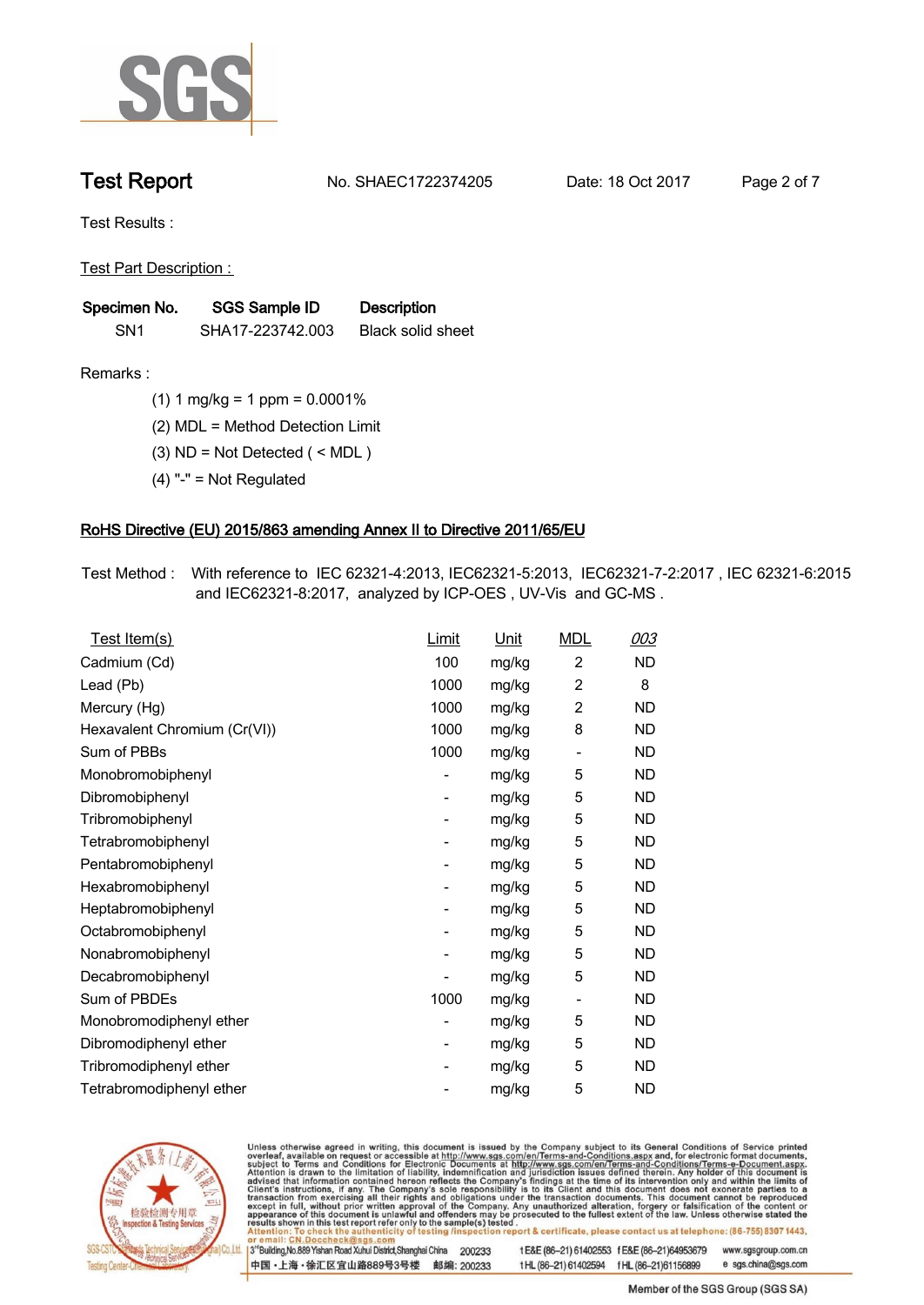

**Test Report No. SHAEC1722374205** Date: 18 Oct 2017 Page 3 of 7

| Test Item(s)                      | Limit                    | Unit  | <b>MDL</b> | 003       |
|-----------------------------------|--------------------------|-------|------------|-----------|
| Pentabromodiphenyl ether          | ٠                        | mg/kg | 5          | <b>ND</b> |
| Hexabromodiphenyl ether           | $\overline{\phantom{a}}$ | mg/kg | 5          | <b>ND</b> |
| Heptabromodiphenyl ether          | ۰                        | mg/kg | 5          | <b>ND</b> |
| Octabromodiphenyl ether           | -                        | mg/kg | 5          | <b>ND</b> |
| Nonabromodiphenyl ether           | $\overline{\phantom{a}}$ | mg/kg | 5          | <b>ND</b> |
| Decabromodiphenyl ether           | ۰                        | mg/kg | 5          | <b>ND</b> |
| Di-butyl Phthalate (DBP)          | 1000                     | mg/kg | 50         | <b>ND</b> |
| Benzyl Butyl Phthalate (BBP)      | 1000                     | mg/kg | 50         | <b>ND</b> |
| Di-2-Ethyl Hexyl Phthalate (DEHP) | 1000                     | mg/kg | 50         | ND.       |
| Diisobutyl Phthalates (DIBP)      | 1000                     | mg/kg | 50         | <b>ND</b> |

**Notes :.**

**(1) The maximum permissible limit is quoted from RoHS Directive (EU) 2015/863. IEC 62321 series is equivalent to EN 62321 series**

 **http://www.cenelec.eu/dyn/www/f?p=104:30:1742232870351101::::FSP\_ORG\_ID,FSP\_LANG\_ID: 1258637,25**

**(2) On 4 June 2015, Commission Directive (EU) 2015/863 was published in the Official Journal of the European Union (OJEU) to include the phthalates BBP, DBP, DEHP and DIBP into ANNEX II of the Rohs Recast Directive. The new law restricts each phthalate to no more than 0.1% in each homogeneous material of an electrical product.** 

**(3) The restriction of DEHP, BBP, DBP and DIBP shall apply to medical devices, including in vitro medical devices, and monitoring and control instruments, including industrial monitoring and control instruments, from 22 July 2021.**

**(4) The restriction of DEHP, BBP, DBP and DIBP shall not apply to cables or spare parts for the repair, the reuse, the updating of functionalities or upgrading of capacity of EEE placed on the market before 22 July 2019, and of medical devices, including in vitro medical devices, and monitoring and control instruments, including industrial monitoring and control instruments, placed on the market before 22 July 2021.** 

**(5) The restriction of DEHP, BBP and DBP shall not apply to toys which are already subject to the restriction of DEHP, BBP and DBP through entry 51 of Annex XVII to Regulation (EC) No 1907/2006. .**

### **Halogen.**

**Test Method :. With reference to EN 14582: 2007, analysis was performed by Ion Chromatograph (IC). .**

| <u>Test Item(s)</u> | <u>Unit</u> | <b>MDL</b> | <u>003</u> |
|---------------------|-------------|------------|------------|
| Chlorine (CI)       | mg/kg       | -50        | <b>ND</b>  |
| Bromine (Br)        | mg/kg       | 50         | 34275      |



Unless otherwise agreed in writing, this document is issued by the Company subject to its General Conditions of Service printed<br>overleaf, available on request or accessible at http://www.sgs.com/en/Terms-and-Conditions.asp report & certificate, please contact us at telephone: (86-755) 8307 1443, 3<sup>rd</sup> Building, No.889 Yishan Road Xuhui District, Shanghai China t E&E (86-21) 61402553 f E&E (86-21)64953679 www.sgsgroup.com.cn 200233 中国·上海·徐汇区宜山路889号3号楼 邮编: 200233 e sgs.china@sgs.com

tHL (86-21) 61402594 fHL (86-21) 61156899

Member of the SGS Group (SGS SA)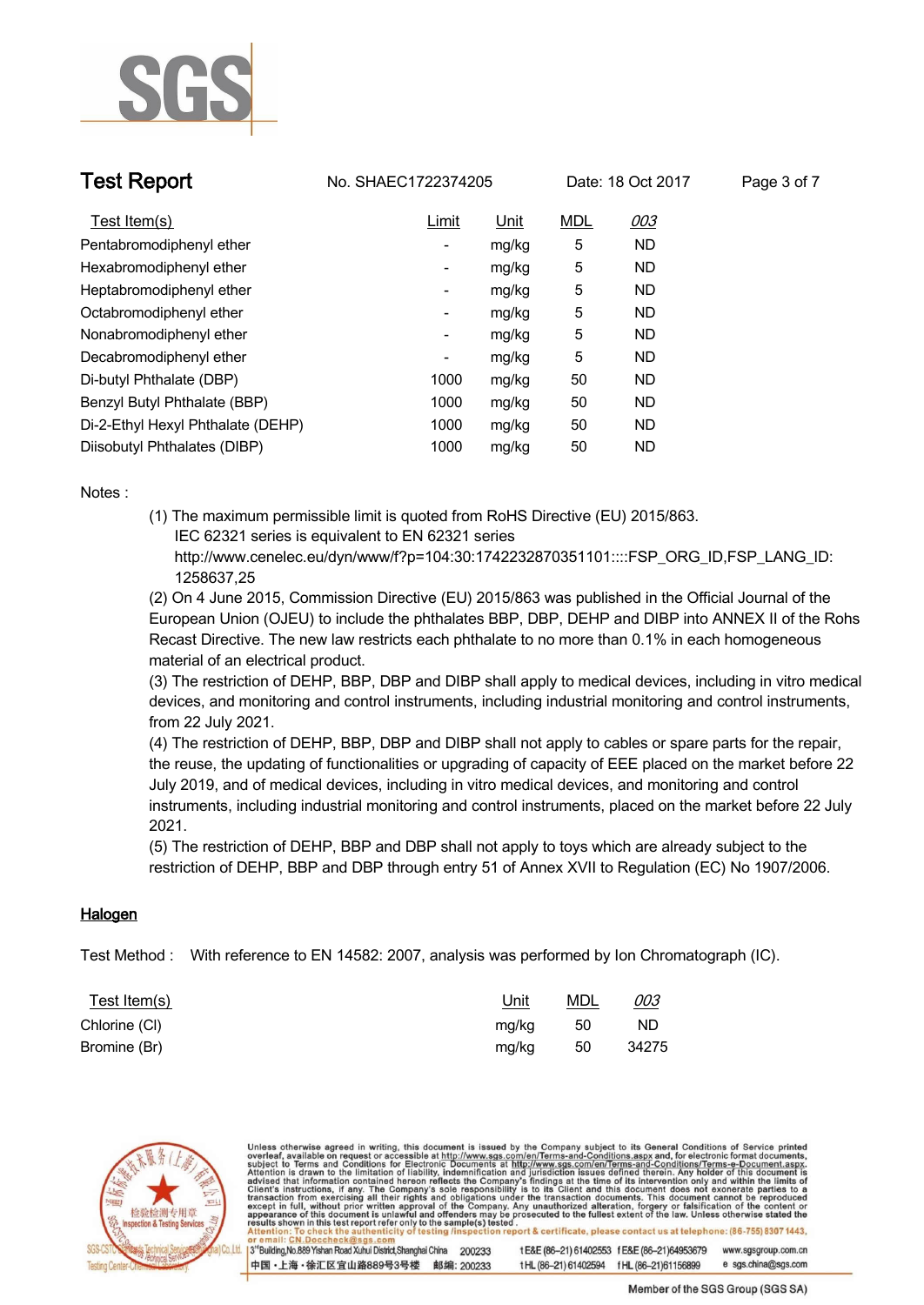

**Test Report. No. SHAEC1722374205 Date: 18 Oct 2017. Page 4 of 7.**

## **ATTACHMENTS**

# **Pb/Cd/Hg/Cr6+/PBBs/PBDEs Testing Flow Chart**

1) Name of the person who made testing: Meria Jin/Gary Xu/ Xiaolong Yang/Sielina Song

2) Name of the person in charge of testing: Jan Shi/Jessy Huang/Luna Xu/Shara Wang

3) These samples were dissolved totally by pre-conditioning method according to below flow chart. (Cr6+ and PBBs/PBDEs test method excluded)





Unless otherwise agreed in writing, this document is issued by the Company subject to its General Conditions of Service printed overleaf, available on request or accessible at http://www.sgs.com/en/Terms-and-Conditions.asp ion report & certificate, please contact us at telephone: (86-755) 8307 1443, esting/ins

13<sup>rd</sup> Building, No.889 Yishan Road Xuhui District, Shanghai China 200233 中国·上海·徐汇区宜山路889号3号楼 邮编: 200233 tE&E (86-21) 61402553 fE&E (86-21)64953679 www.sgsgroup.com.cn

t HL (86-21) 61402594 f HL (86-21)61156899 e sgs.china@sgs.com Member of the SGS Group (SGS SA)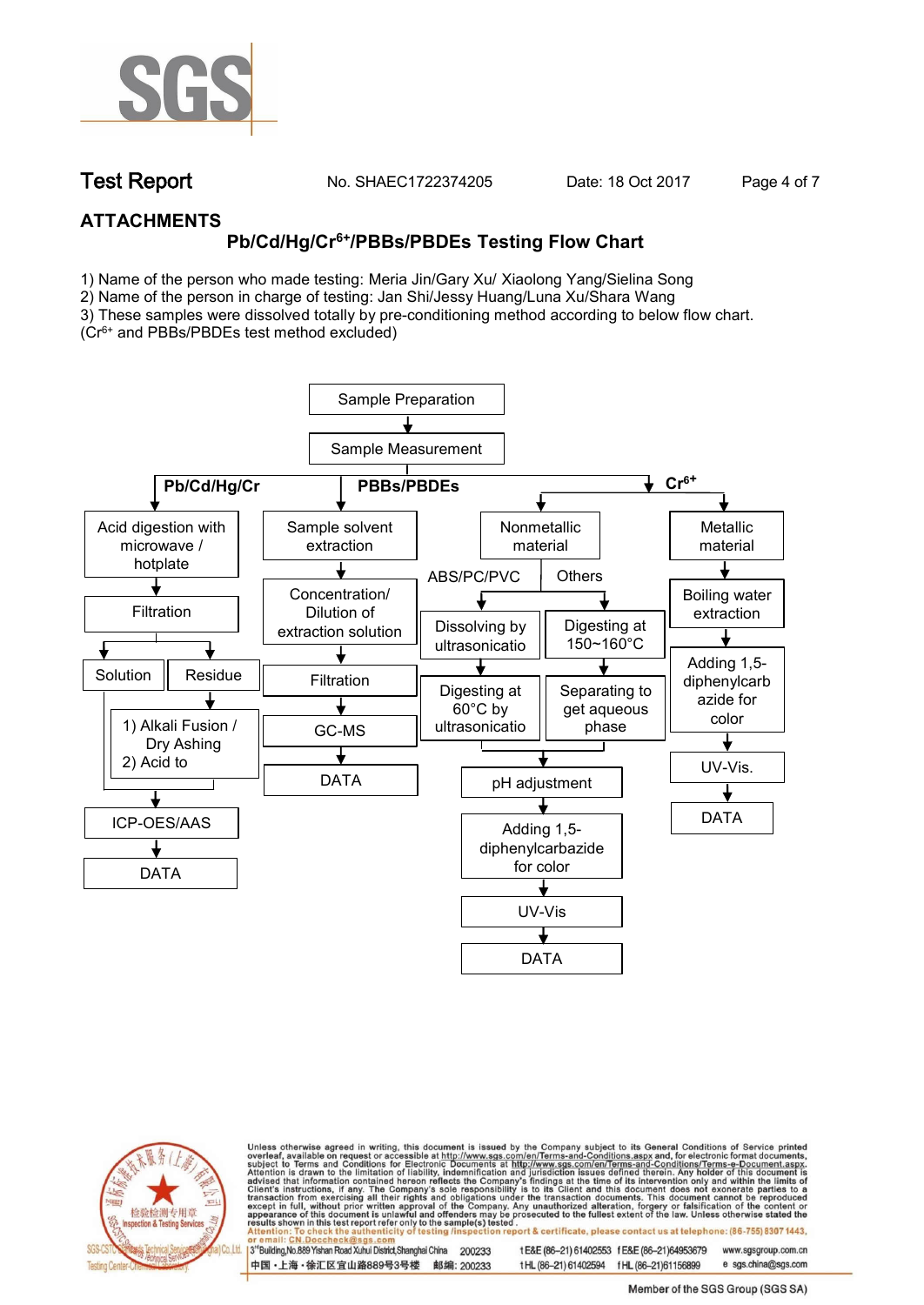

**Test Report. No. SHAEC1722374205 Date: 18 Oct 2017. Page 5 of 7.**

# **ATTACHMENTS**

### **Phthalates Testing Flow Chart**

- 1) Name of the person who made testing: Sherlock Gao
- 2) Name of the person in charge of testing: Jessy Huang





Unless otherwise agreed in writing, this document is issued by the Company subject to its General Conditions of Service printed overleaf, available on request or accessible at http://www.sgs.com/en/Terms-and-Conditions.asp

3<sup>rd</sup>Building, No.889 Yishan Road Xuhui District, Shanghai China 200233 中国·上海·徐汇区宜山路889号3号楼 邮编: 200233 t E&E (86-21) 61402553 f E&E (86-21)64953679 www.sgsgroup.com.cn t HL (86-21) 61402594 f HL (86-21) 61156899 e sgs.china@sgs.com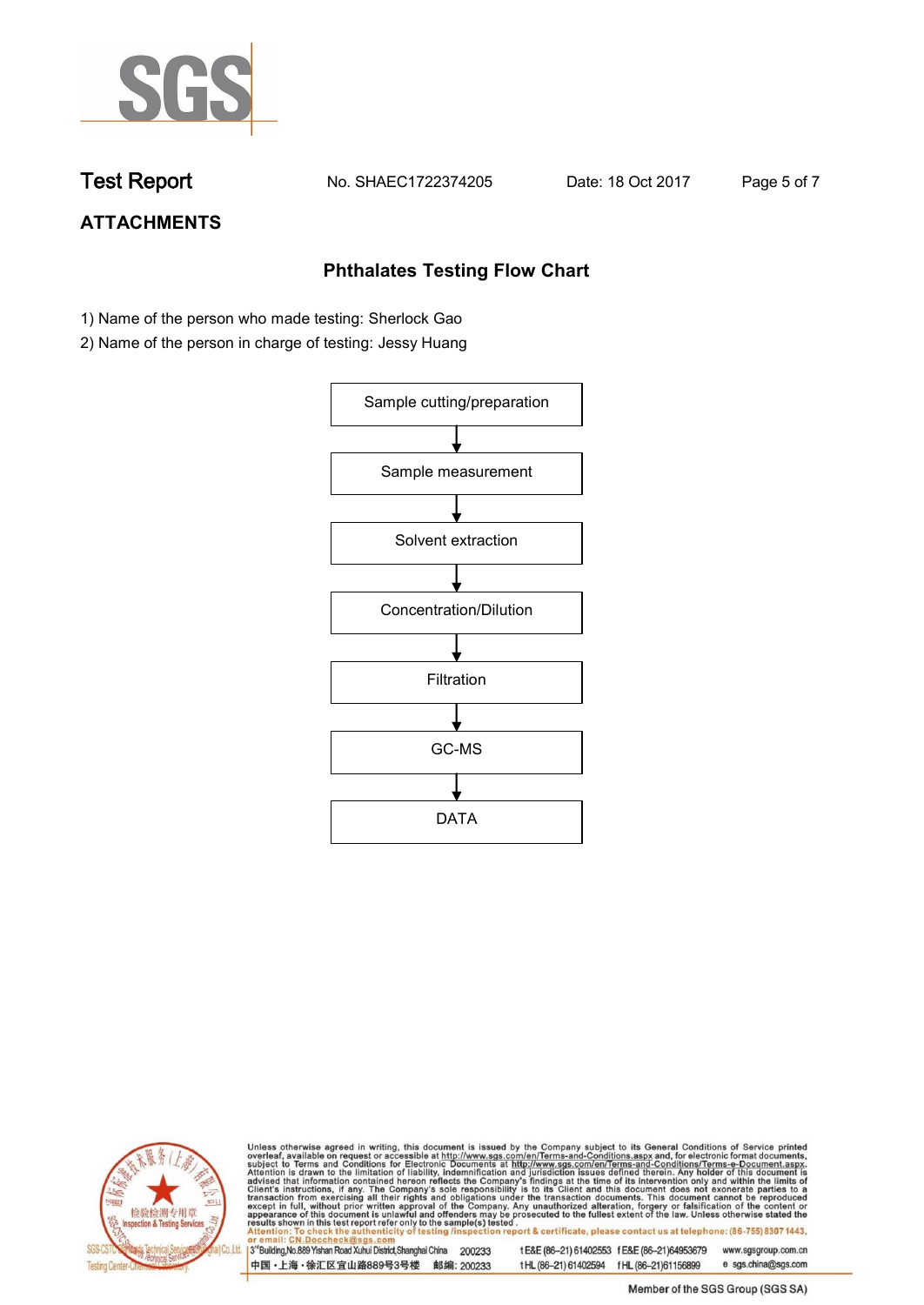

**Test Report. No. SHAEC1722374205 Date: 18 Oct 2017. Page 6 of 7.**

# **ATTACHMENTS**

## **Halogen Testing (oxygen bomb) Flow Chart**

- 1) Name of the person who made testing: Kevin Xu
- 2) Name of the person in charge of testing: Sisily Yin





Unless otherwise agreed in writing, this document is issued by the Company subject to its General Conditions of Service printed<br>overleaf, available on request or accessible at http://www.sgs.com/en/Terms-and-Conditions.asp

3<sup>rd</sup>Building, No.889 Yishan Road Xuhui District, Shanghai China 200233 中国·上海·徐汇区宜山路889号3号楼 邮编: 200233 t E&E (86-21) 61402553 f E&E (86-21)64953679 www.sgsgroup.com.cn t HL (86-21) 61402594 f HL (86-21) 61156899 e sgs.china@sgs.com